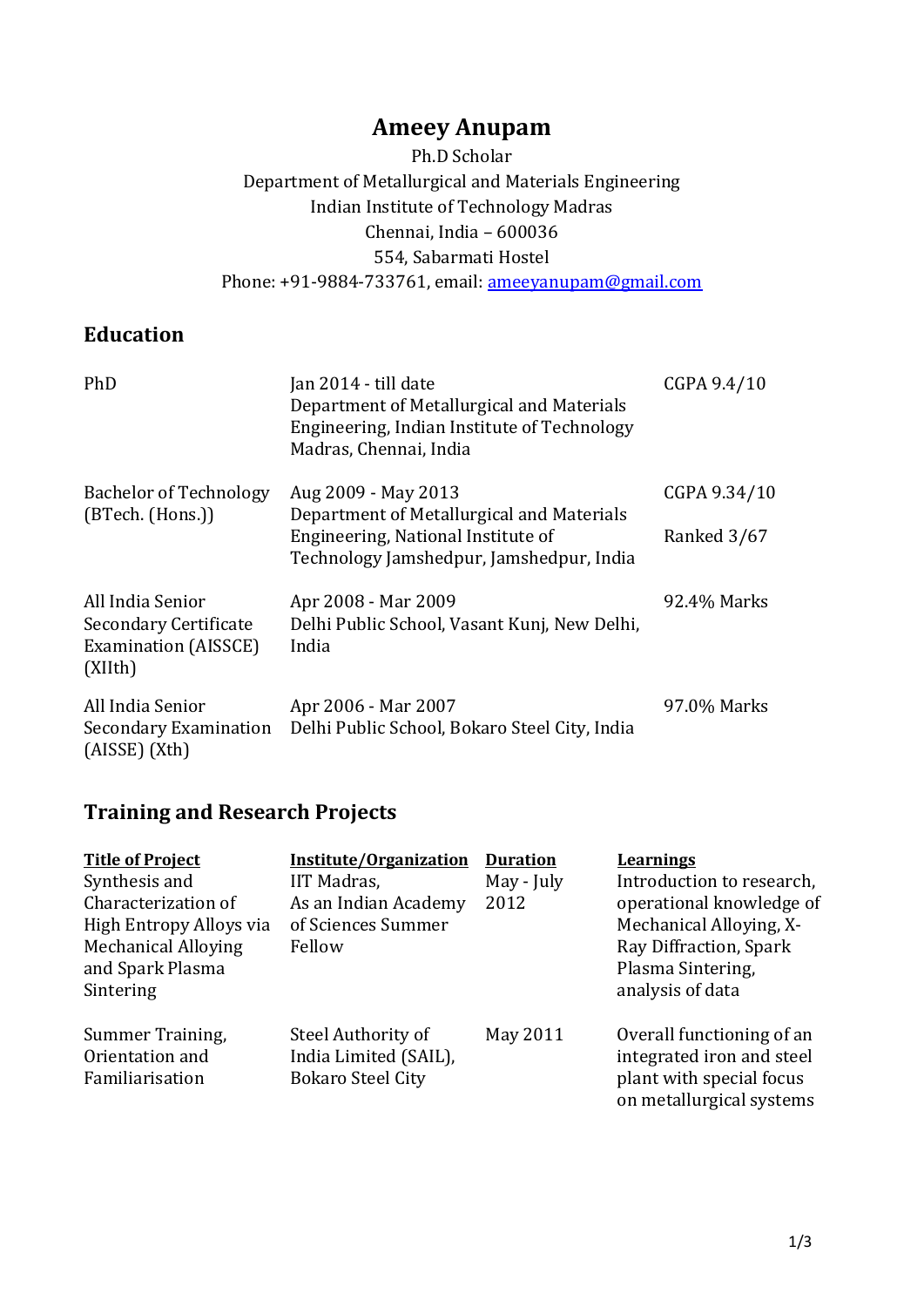## **Publications**

- 1. S. Praveen, **Ameey Anupam**, Teja Sirasani, B.S. Murty, and Ravi S. Kottada, "Characterization of Oxide Dispersed AlCoCrFe High Entropy Alloy Synthesized by Mechanical Alloying and Spark Plasma Sintering" Transactions of the Indian Institute of Metals Volume 66 (2013), 369-373.
- 2. Andrew S. Ang, Christopher C. Berndt, Mitchell L. Sesso, **Ameey Anupam**, Praveen S., Ravi Sankar Kottada, B.S. Murty, "Plasma Sprayed High Entropy Alloys: Microstructure and Properties of AlCoCrFeNi and MnCoCrFeNi" Metallurgical and Materials Transactions A , 46 (2014), 791-800.

## **Oral Presentations**

- 1. **Ameey Anupam**, Andrew S. Ang, Christopher C. Berndt, Mitchell L. Sesso, Praveen S., Ravi Sankar Kottada, B.S. Murty, "Microstructural Characterization of Thermal Sprayed High Entropy Alloys" 6th Asian Thermal Spray Conference, 2014 [Nov 24th- 26th, 2014] in Hyderabad
- 2. **Ameey Anupam**, Andrew S. Ang, Christopher C. Berndt, Mitchell L. Sesso, Praveen S., Ravi Sankar Kottada, B.S. Murty, "Characterization of Plasma Sprayed AlCoCrFeNi High Entropy Alloy Coatings" National Metallurgists' Day Annual Technical Meeting (NMD ATM) 2014, Pune

### **Conference Proceedings**

- 1. Andrew S.M. Ang, Christopher C. Berndt, Mitchell L. Sesso, **Ameey Anupam**, Praveen. S, Ravi Sankar Kottada, B.S. Murty. "Comparison of Plasma Sprayed High Entropy Alloys with Conventional Bond Coat Materials", International Thermal Spray Conference and Exposition (ITSC). Asm, 2015.
- 2. Andrew S.M. Ang, Christopher C. Berndt, Mitchell L. Sesso, **Ameey Anupam**, Praveen. S, Ravi Sankar Kottada, B.S. Murty. "Plasma Sprayed AlCoCrFeNi and MnCoCrFeNi High Entropy Alloys: High Temperature, stability, Coating Elastic Properties and Surface Roughness" International Conference on Advancements and Futuristic Trends in Mechanical and Materials Engineering (October 16-18, 2014)

### **Academic Achievements**

- Qualified GATE 2013, All India Rank 394 out of 2900 successful candidates
- Secured 1st position in Paper Presentation at Technica 2012, technical fest organized by Dept. of Metallurgical & Materials Engg., NIT Jamshedpur
- Awarded a National Level "Summer Research Fellowship", May-July 2012, sponsored by Indian Academy of Sciences, Bangalore, Indian National Science Academy, New Delhi and The National Academy of Sciences, India, Allahabad